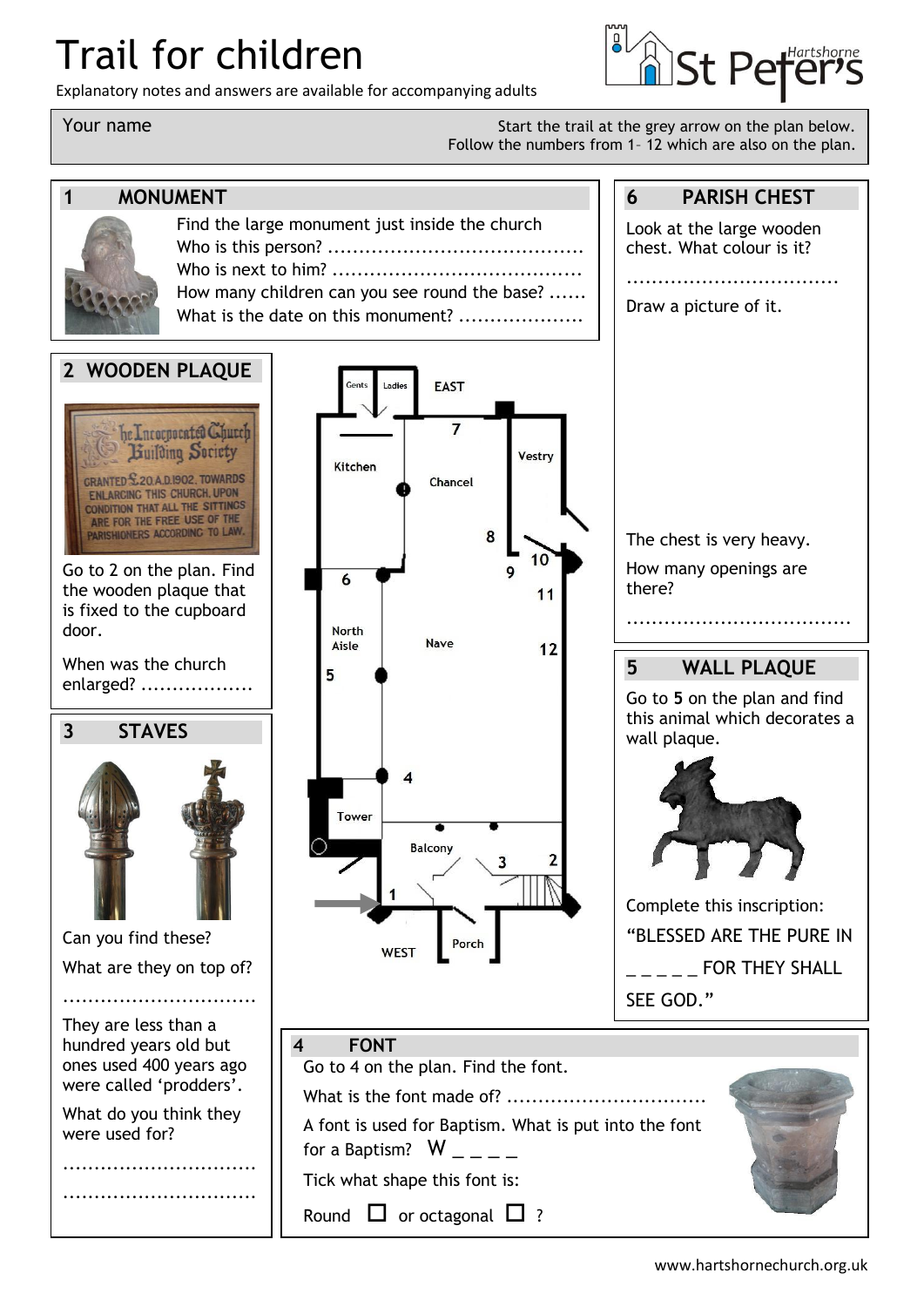### **7 WINDOW**



Look at the stained glass window in the east wall of the church. What date is written on it?

..................................

Draw the two Greek letters that are found at the bottom of the window – Alpha and Omega

**8 CARVING**



Can you find this carving? Who do you think would sit here?

..................................

### **9 PULPIT**

The pulpit was given to the church by Miss Lloyd in 1903.

How many steps does the pulpit have?

It is used by priests to give their sermons or talks.

...................................

...................................

...................................

Why is it so high?



How many carved shields can you see?



# **12 WALL PLAQUE**

Find this wall plaque.

Who served in the Indian Mutiny and was part of the Camel Corps?

.................................

.



Find this bird. It is part of the lectern. What bird is it?



What is it placed on the lectern?

 $B$  \_ \_ \_ \_

**10 DOOR HANDLE**



Find the door that this handle will open. Where does it lead to?

This part of the church was added when the church was enlarged (see **2**).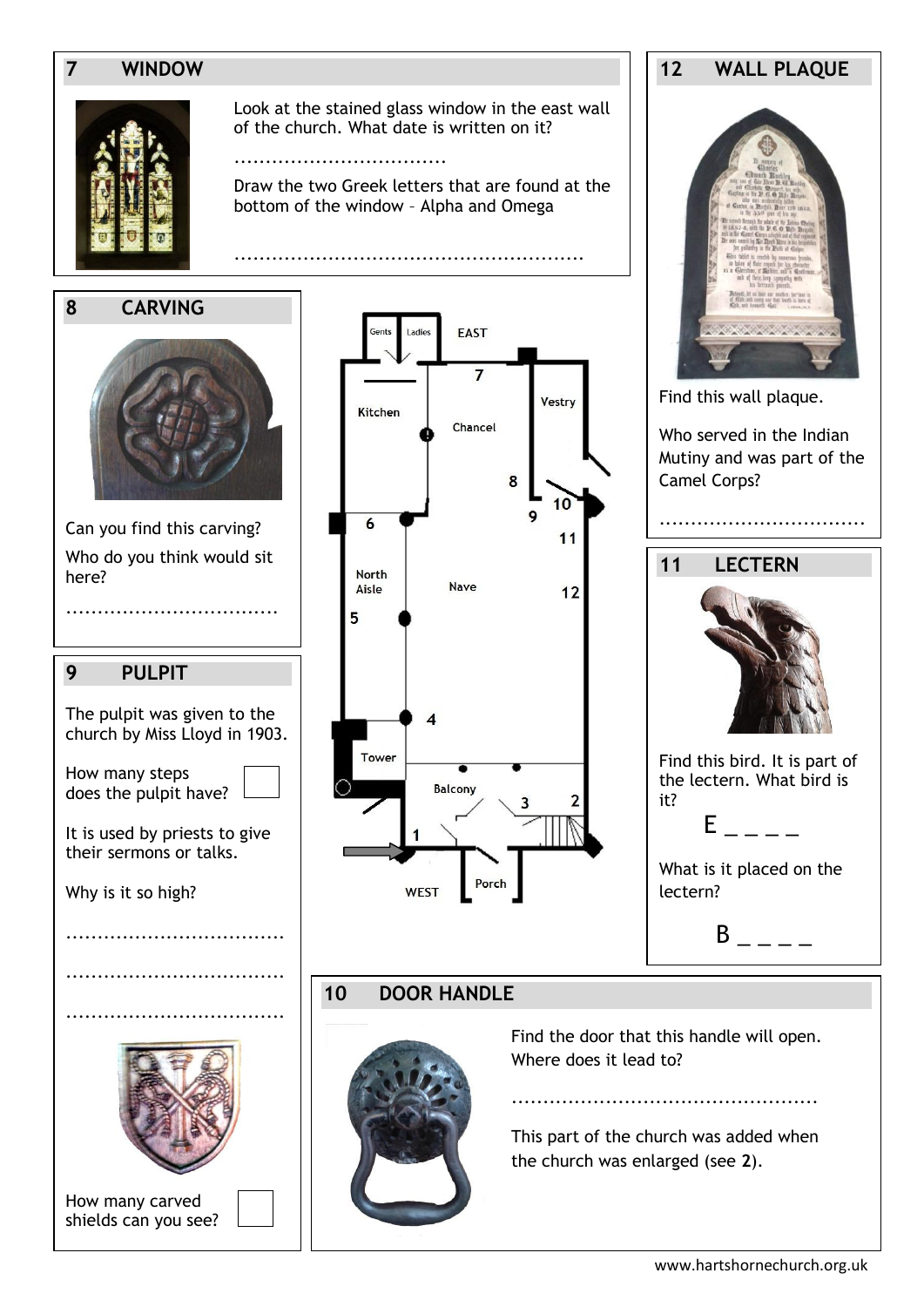for parents, teachers and accompanying adults



### **1 MONUMENT**

- Sir Humphrey Dethick and his wife
- There are 6 children. Along the sides you can see carvings of three sons and three daughters. One of the sons is in a winding-sheet, another (Francis, who married Katherine, daughter of Sir Thomas Gresley) in plate armour, and the third (William, subsequently rector of Hartshorne) in the long dress of a boy.
- The date is 1599. The wording on the plaque is:

**"Here lie y<sup>e</sup> bodies of Humphrey Dethick of Newhall Esq and Eliza his wife by who he had issue 3 sons & 3 daughters. The wch Humphrey died y<sup>e</sup> 8 of Dece 1599. After she married S<sup>r</sup> Humphrey Ferrers of Tamworth Kni : & died y<sup>e</sup> first of Aprill 1611."**

It was one of the Dethicks who went to Cleves to find a fourth wife for Henry VIII and his son William laid a pall of rich velvet on the coffin of Mary Queen of Scots. In 1624 the Rev. William Dethick bequeathed £100 to the parishes of Newhall and Hartshorne.

The monument was originally situated under a round arch in the north wall of the chancel but by 1912 had been moved to its current location.

### **2 WOODEN PLAQUE**

 The church was enlarged in 1902 at a cost of £2,630-18s-9d (today's value £282,250). The architect's plans can be seen online at [www.churchplansonline.org.uk](http://www.churchplansonline.org.uk/)

### **3 STAVES**

- These brass ornaments are fixed to wooden poles
- Wardens' staves were originally sharp pointed sticks to prod people and/or dogs (controlling stray dogs and unruly people in church).

### **4 FONT**

- The font is made of stone.
- Water is put into the bowl when a person is baptised (christened). At Baptism, water from the font is sprinkled on the forehead to signify the washing away of the person's sins. The font is usually put near the entrance, because people being baptised are at the beginning of their spiritual journeys as members of the Christian Church. This font dates from the 14<sup>th</sup> century and used to be situated in the base of the tower until 1971.
- The font is octagonal. The number eight and the octagon represent the resurrection and rebirth, because Christ rose from the grave eight days after entry into Jerusalem. Thus they became symbols of baptism, the spiritual rebirth of a person, and many baptisteries and baptismal fonts are octagonal.

### **5 WALL PLAQUE**

"Blessed are the pure in **HEART** for they shall see God."

### **6 PARISH CHEST**

- The large parish chest has two hinged openings. It appears black because of its great age, though it is made of oak. It is thought to date from the  $17<sup>th</sup>$  century when parish records began.
- The chest used to contain all the important parish records. Most of these are now safely stored at the Derbyshire Record Office in Matlock others are stored in the church safe. You can see online records of Baptisms, Marriages and Burials for the Parish of Hartshorne 1594-1928 at [www.southderbyshirebdm.co.uk](http://www.southderbyshirebdm.co.uk/)
- The chest now contains old lectern bibles, prayer books and other old books as well as past Parish Magazines.